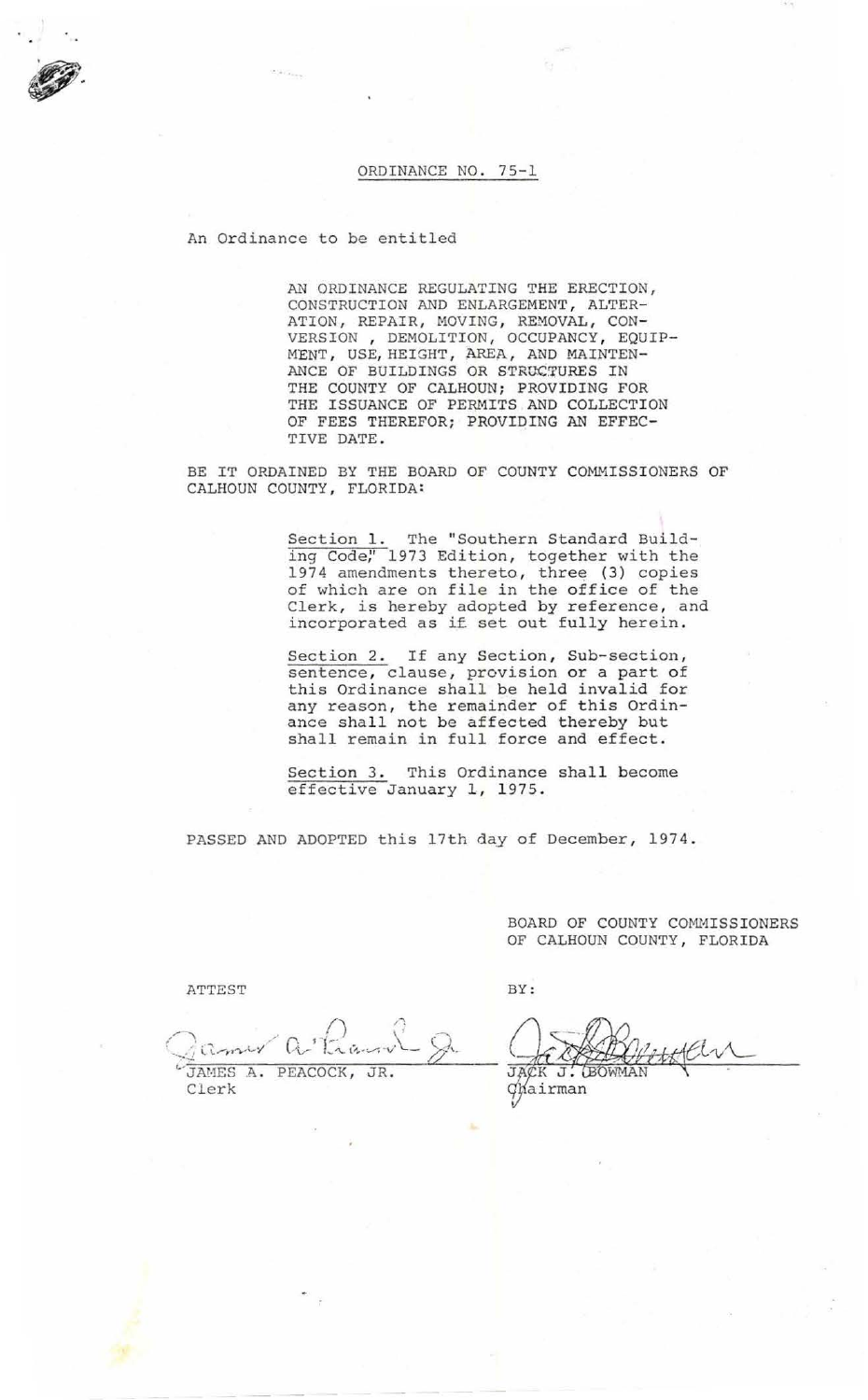Page Two

 $\cdot$   $\}$ 

·-

STATE OF FLORIDA

COUNTY OF CALHOUN

I, JAMES A. PEACOCK, JR., Clerk of the Board of County Commissioners in and for the County and State aforesaid, do hereby certify that the above and foregoing is a true and correct copy of an Ordinance as the same was duly adopted and passed at a regular meeting of the Board on the 17th day of December, 1974 and as the same appears on record in my office.

IN WITNESS I hereunto set my hand and official seal this 17th day of December, 1974.

JAMES A. PEACOCK, JR.

Clerk to the Board of County Commissioners of Calhoun County, Florida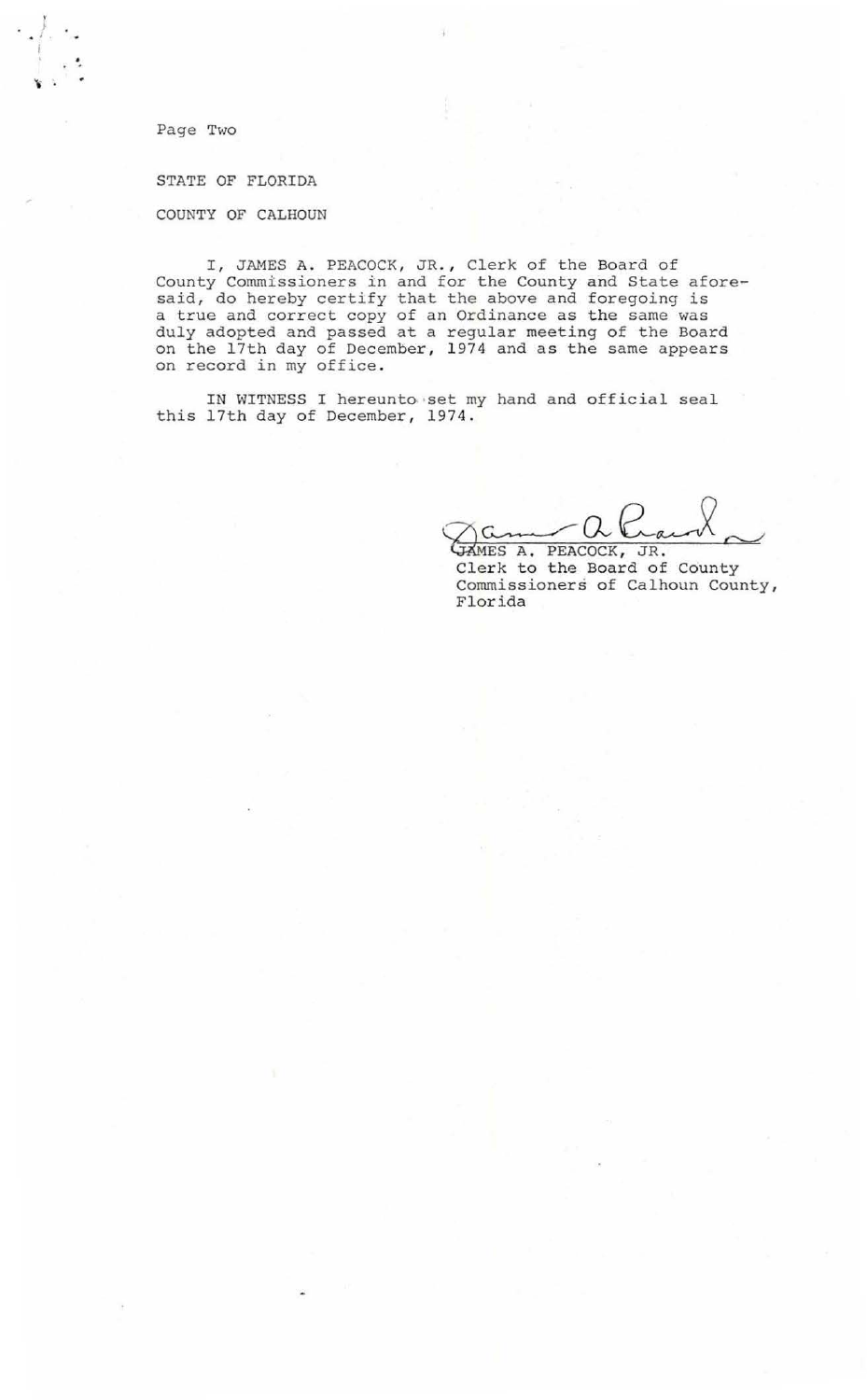ORDINANCE NO. 75-1

 $\frac{1}{\sqrt{2}}$ 

(Amendment No. 1)

BE IT ORDAINED BY THE BOARD OF COUNTY COMNISSIONERS OF CALHOUN COUNTY, FLORIDA :

ORDINANCE NO. 75-1, passed and adopted December 17, 1974, is hereby amended in the following respects:

1. The "Southern Standard Building Code," 1973 Edition, is amended to include Appendices A, B, C, D, E, G, H, I, J, K, and L.

2. The provisions of this Ordinance , and all amendments thereto, shall not be applicable to either (1) those buildings and structures defined as "Farm Buildings" or (2) temporary sheds and buildings used exclusively for construction purposes.

3. Section 105.2 is amended by adding sub-section (c) as follows:

> (c). Each application for a permit shall indicate complete legal description (metes and bounds description or lot and block number where the real property is platted and recorded) of the location of building, structure or mobile home.

4. Section 107.4 is amended to read as follows:

(a) Where the valuation does not exceed Five thousand and  $no/100$  (\$5,000.00) Dollars, no fee shall be required.

For a valuation over Five thousand and no/100 (\$5,000.00) Dollars there shall be a Five and no/100 (\$5 . 00) Dollar fee , plus one and no/100 (\$1 . 00) Dollar for each additional One thousand and no/100 (\$1,000.00) Dollars or fraction thereof.

- (b} For the moving of building or structure, the fee shall be Ten and no/100 {\$10.00) Dollars. This does not include expenses incurred by the mover, and the mover must be licensed .
- (c) The demolition of any building or structure the fee shall be .Four and no/100 (\$4.00) Dollars.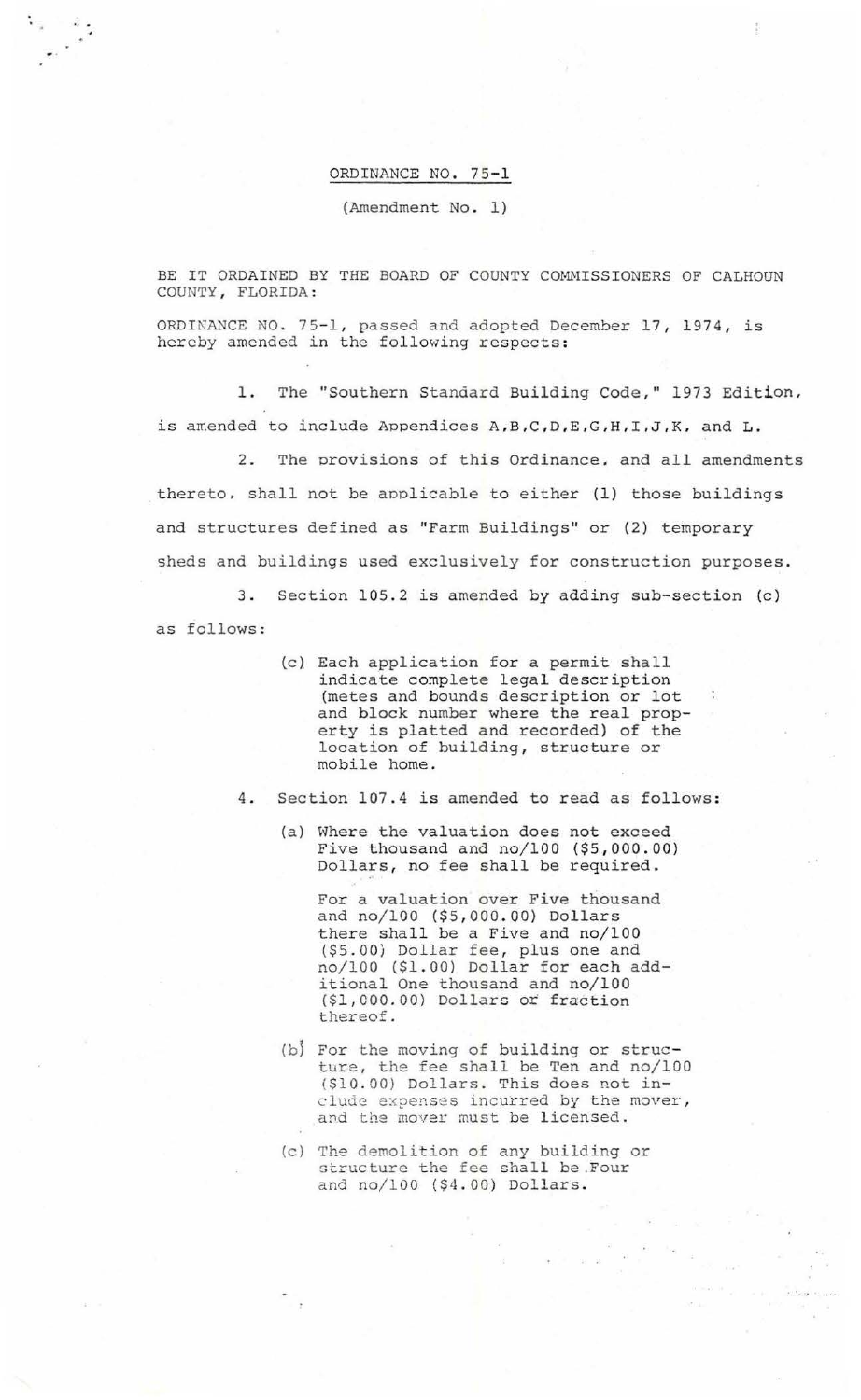Page Two

 $\sim$   $\frac{1}{2}$ 

- (d) There shall be no fee for inspection of Church tents or temporary facilities , but a Fifty and no/100 (\$50.00) Dollar fee shall be charged for carnivals and circuses.
- (e) There shall be a re-inspection fee of Five and no/100 (\$5.00) Dollars, plus mileage for each trip.

5. Any person violating any of the provisions of this Ordinance , or amendments thereto, upon conviction thereof, shall be punished by a fine not exceeding Five hundred and no/100 (\$500 . 00) Dollars and/or imprisonment for a term not exceeding sixty (60) days. Each day of violation of any provision shall constitute a separate offense.

In addition to penalities hereinabove provided, any condition caused or permitted to exist in violation of this Ordinance shall be deemed a public nuisance and shall be abated by Calhoun County, at the expense of the person maintaining the nuisance as provided by law, and each day that such condition continues shall be regarded as a new and separate offense.

6. Should any section or provision of this Ordinance, or any amendment thereto, be declared by any court to be unconstitutional or invalid, such decision shall not affect the validity of the ordinance as a whole, or any part thereof, other than the part so declared to be unconstitutional or invalid.

7. All provisions or parts of Ordinances in conflict with the provisions of this Ordinance, are hereby subordinated to the provisions of this Ordinance, or repealed, to the extent necessary to give this Ordinance and its amendments full force and effect.

9. This amended Ordinance shall take effect on April 1, 1975 .

PASSED AND ADOPTED this 18th day of March, 1975.

P : 3

550

ATTEST:

BOARD OF COUNTY COMMISSIONERS, CALHOUN COUNTY

BY :

.. , . ~ ~  $1, 7, 7$ .'. t. I I ---.. -~-- --·--~~- <sup>~</sup>. ,